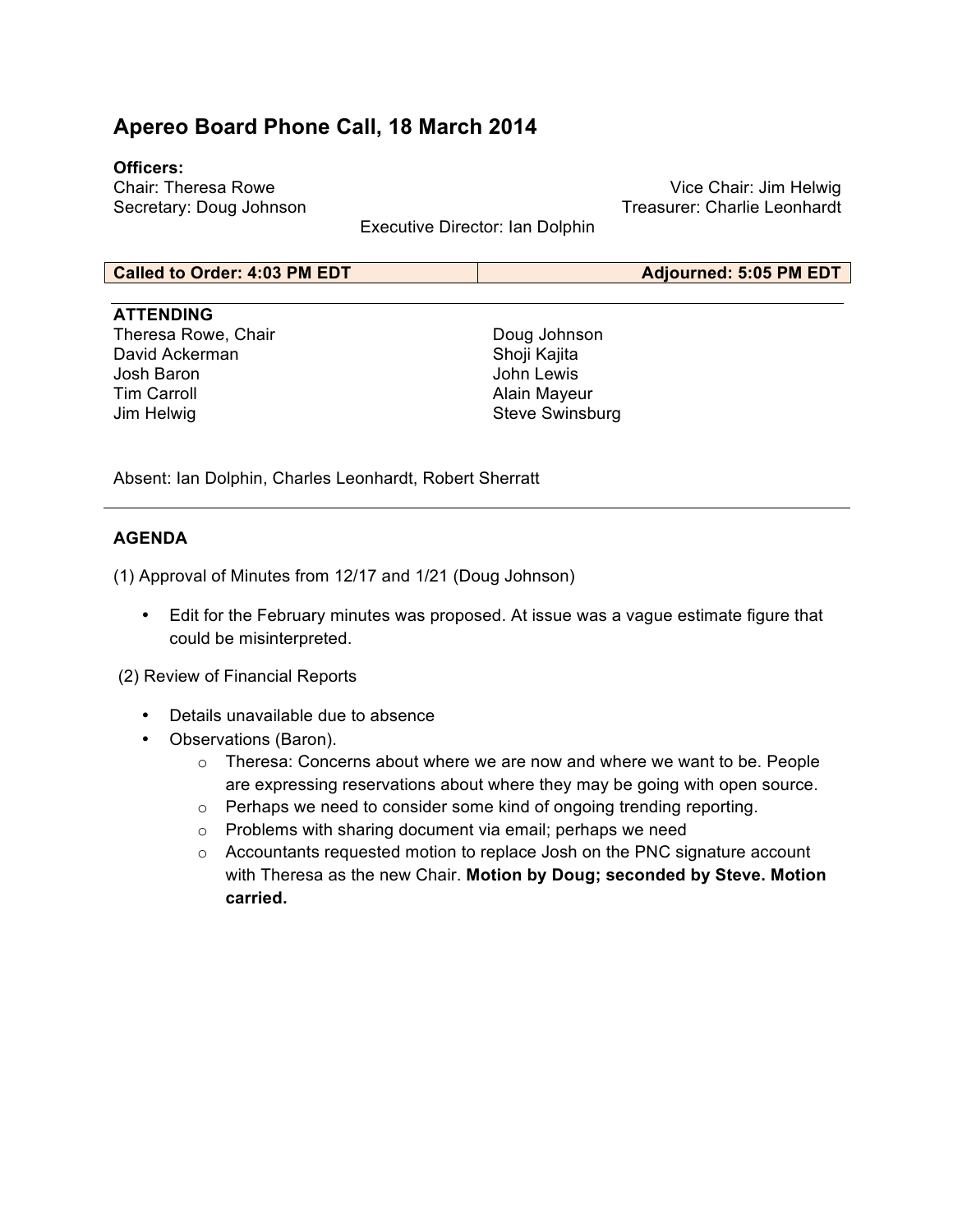## (3) Elections

- Need to define/agree upon election classes:
- Proposal to use appointment power in by-laws to keep Josh Baron John Lewis and their "institutional memory" available to the Board. Lively discussion about whether this decision should be made before or after the next elections. **Consensus that any appointment decision should precede elections to avoid perception of "overruling" the Apereo community should those individuals fail in a bid for reelection.**
- Discussion of how to encourage more females to stand for Board positions clear consensus regarding the importance of this.
- Discussion of commercial affiliates on board. There is value in having that perspective but having only one representative can create a perception of "skewing" decisions toward that affiliate. **This issue was tabled for further discussion.**
- Classes as identified below **approved by consensus:**

**Class of 2014** David Ackerman Robert Sherratt Steve Swinsburg Vacant seat (via resignation earlier this year)

**Class of 2015** Josh Baron John Lewis Tim Carroll Jim Helwig Charlie Leonhardt Theresa Rowe

**Class of 2016 (Elected in 2012)** Alain Mayeur David Kahle Shoji Kojita Doug Johnson

(4) Performance Goals for Executive Director

- Tabled discussion for next meeting due to time constraints. Theresa asked that Board members think about and recommend measurable objectives;
- The suggestion was made that increasing membership including different size schools – be one of those objectives.

(5) Karuta incubation proposal recently cleared by Incubation Committee.**\***

- Board members expressed happiness that this project is moving forward;
- David moved , Tim seconded a motion to approve the proposal. **Approved by consensus.**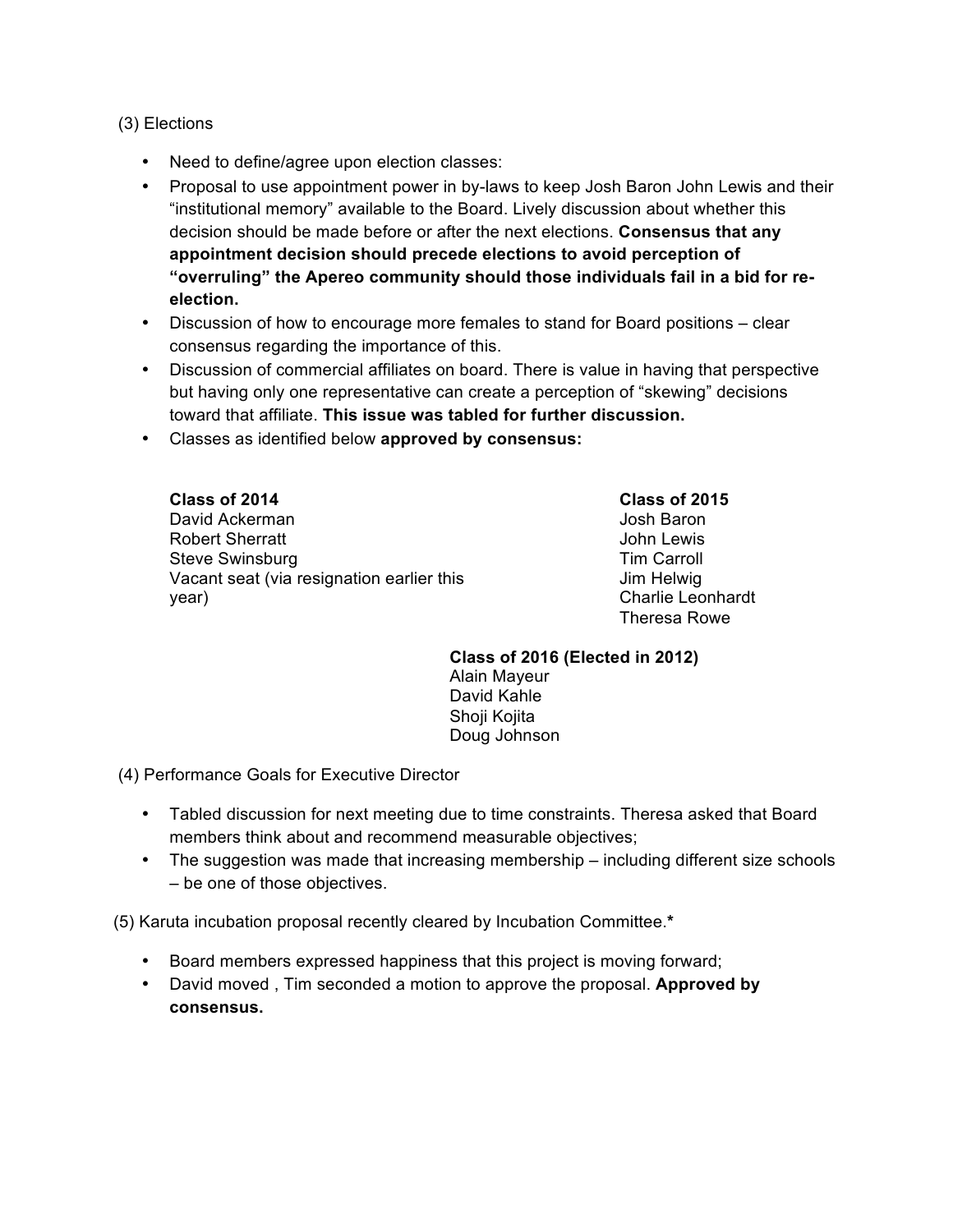(6) Events Updates and Feedback – Quick Comments

- Oakland presented about Apereo at Higher Education Mobile conference. Significant interest from a number of schools scattered around the country.
- Next week: Learning Analytics and Knowledge conference sponsored by SOLaR.
- Board members should keep in mind that the next face-to-face meeting will be scheduled in conjunction with the Open Apereo Conference coming up in Miami, FL: June 1-4.

Motion to Adjourn from Doug; seconded by Josh. Carried.

**\*** The Karuta proposal was originally placed on the Agenda for this meeting as an information item because it had not yet been approved by the Incubation Committee. However, that approval was given yesterday; so the Board took up the proposal as an action item.